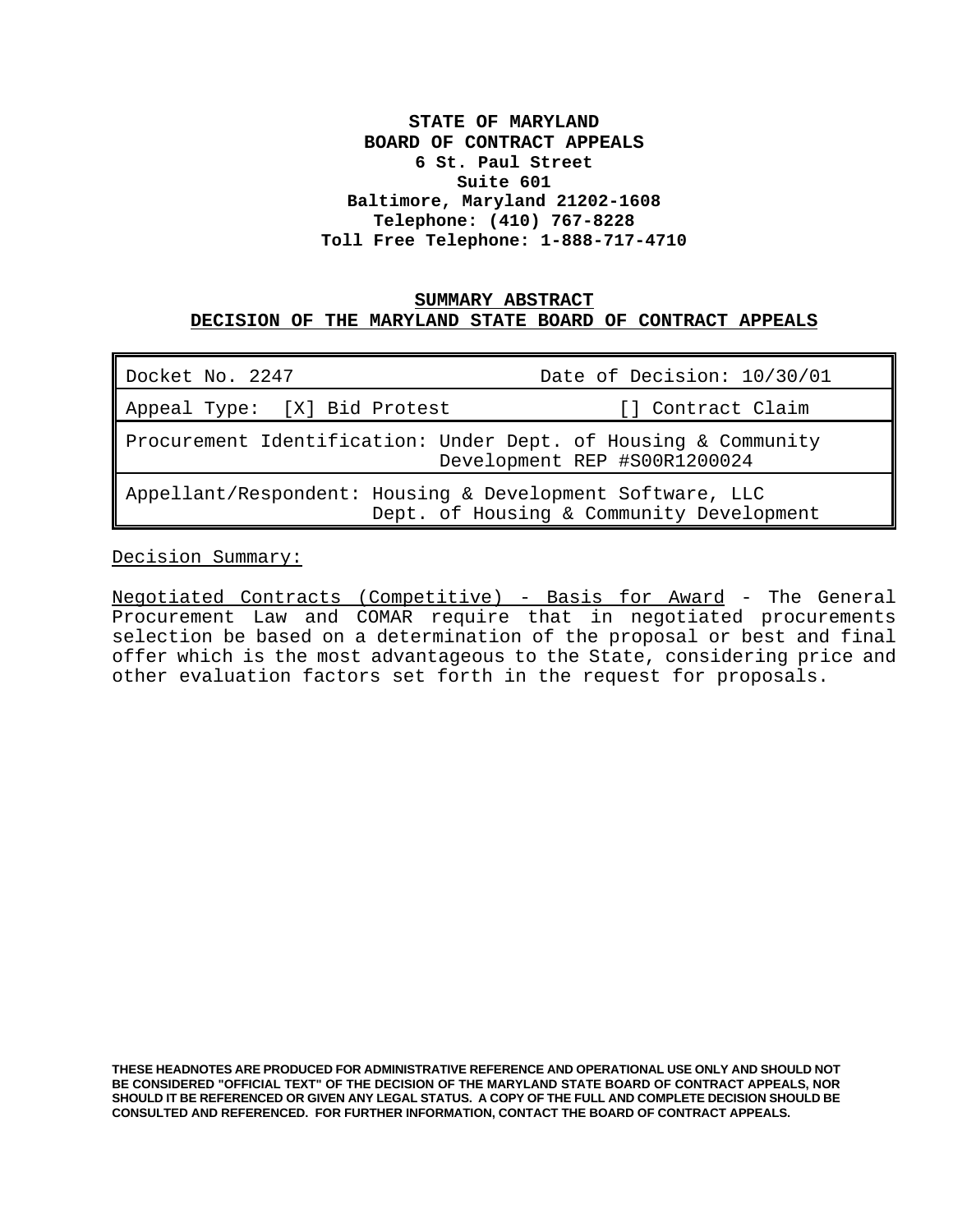### **BEFORE THE MARYLAND STATE BOARD OF CONTRACT APPEALS**

| In The Appeal of Housing and<br>Development Software, LLC<br>Under Department of Housing<br>and Community Development<br>RFP #S00R1200024 | Docket No. MSBCA 2247                                                                                                     |
|-------------------------------------------------------------------------------------------------------------------------------------------|---------------------------------------------------------------------------------------------------------------------------|
|                                                                                                                                           |                                                                                                                           |
| APPEARANCE FOR APPELLANT:                                                                                                                 | Scott A. Livingston, Esq.<br>Lydia B. Hoover, Esq.<br>Rifkin, Livingston, Levitan &<br>Silver, LLC<br>Baltimore, MD 21201 |
| APPEARANCE FOR RESPONDENT:                                                                                                                | Jan M. Bryant<br>Assistant Attorney General<br>Crownsville, MD 21032                                                      |
| APPEARANCE FOR INTERESTED PARTY:<br>(Application Oriented Designs, Inc.<br>(AOD)                                                          | None                                                                                                                      |

**OPINION BY BOARD MEMBER HARRISON**

Appellant timely appeals the denial of its protest of proposed award of a contract under this negotiated procurement to AOD.

### Findings of Fact

- 1. The Department of Housing and Community Development (DHCD) serves as Maryland's housing finance agency and provides lowinterest construction and permanent financing for multifamily housing developments, and low interest financing for construction and rehabilitation projects, help for the homeless, and shelters and rental assistance.
- 2. The funds to support this effort are subject to the annual budget process and derived from proceeds of tax exempt revenue bonds and notes, State general obligation bonds, State grants, and federal grants and subsidies.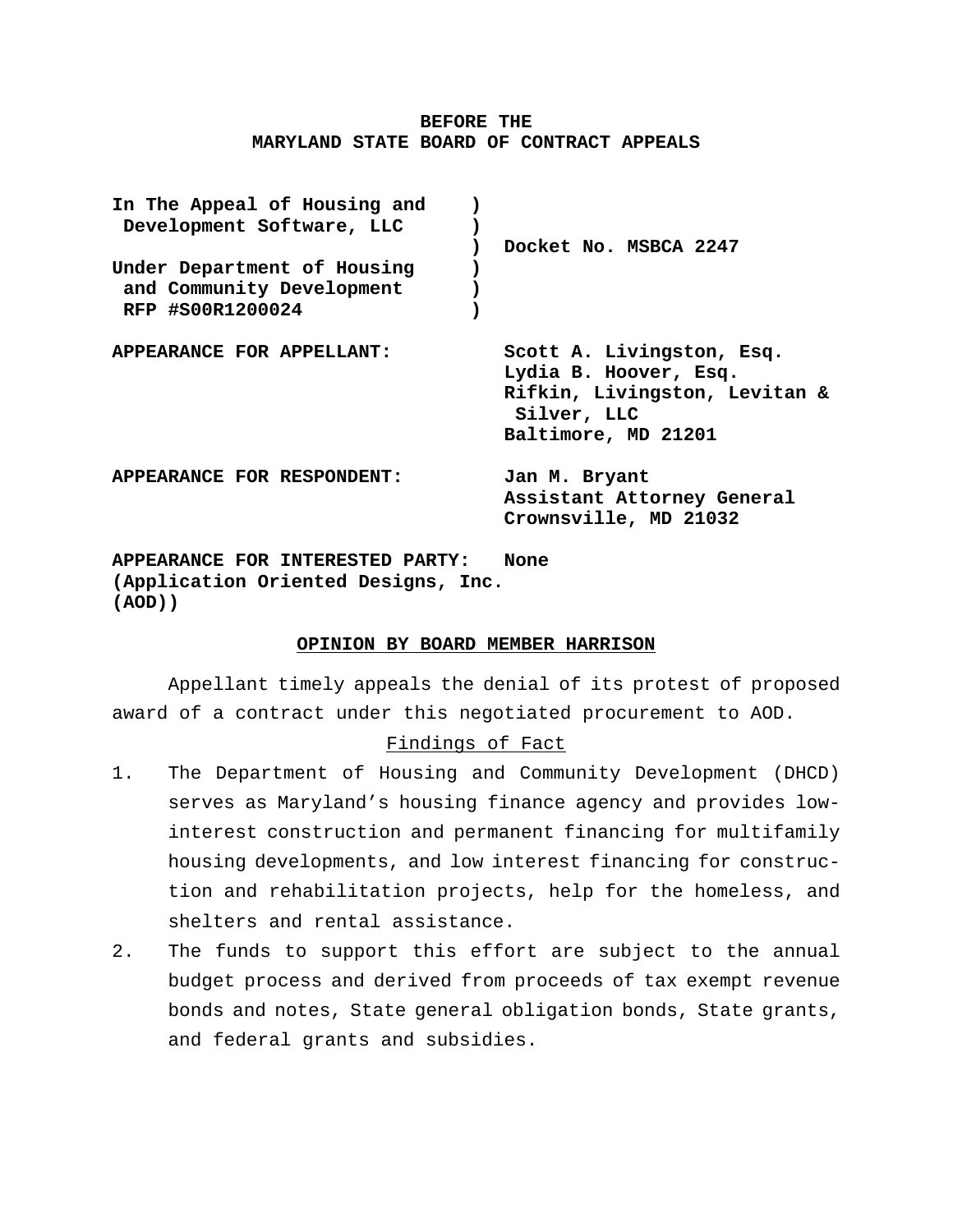- 3. It is desirable that DHCD track, collect, maintain and report information about multifamily projects in a timely and efficient manner. In order to enhance the collection of data and reporting processes, DHCD determined that processes should be automated and converted into one unified information management system (System).
- 4. DHCD issued the above captioned solicitation on January 30, 2001 to solicit proposals from qualified offerors to provide and implement a System that met DHCD's needs.
- 5. The RFP outlined the needs to be met by a proposal to include five (5) business processes as identified by a cross divisional DHCD staff who would be utilizing the System. Section 4 of the RFP and Exhibit F to the RFP describe the functional requirements that any proposal must achieve in order to be responsive to the solicitation. DHCD would accept a custom solution, a custom off the shelf solution (COTS) or an off the shelf solution. The offerors had the option of supplying any of these solutions as long as the solution addressed DHCD's needs identified in the RFP. Evaluation criteria were established in Section 7 of the RFP. The RFP also stated that the technical proposal would be given greater weight than the price proposal in the award determination and that the Evaluation Committee shall "recommend to the Procurement Officer the award of the contract to the responsible offeror whose combined technical and price proposal is determined to be the most advantageous to DHCD and the State." The RFP did not contain a provision for liquidated damages for late completion of the System nor did the State elect to require a performance bond.
- 6. DHCD received four (4) responses to the solicitation. After receipt of the responses, oral presentations were called for.
- 7. Prior to the offerors' oral presentations, the Evaluation Committee, consisting of 8 DHCD employees, from divisions to

2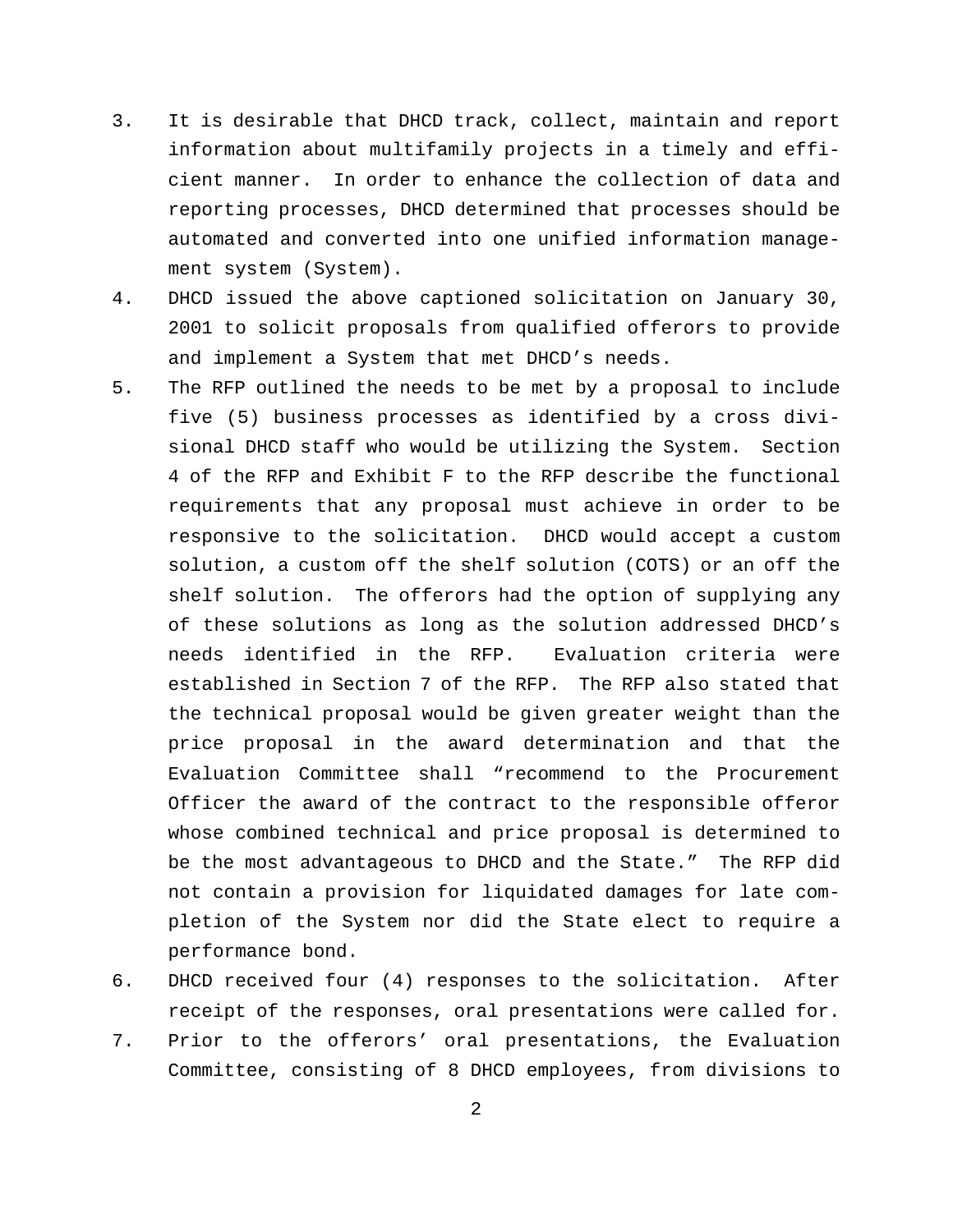be affected by the work performed by the successful offeror, created hypothetical problems to be addressed at the presentation. The Procurement Officer sent a letter containing the hypothetical problems and presentation format to the four offerors.

- 8. DHCD conducted the oral presentations over a two week period. Each offeror was allotted a three-hour time frame to address the hypothetical problems and any questions the Evaluation Committee might have had.
- 9. The Evaluation Committee used an evaluation worksheet to evaluate the offerors' technical proposals. After the oral presentations were completed, the evaluation worksheets were submitted to the Procurement Officer. The Procurement Officer ranked the proposals based on the aggregate scoring of the evaluators as set forth in the evaluation worksheets.
- 10. After the technical proposals had been ranked, the price proposals were opened in the presence of the Evaluation Committee. The price proposals were higher than the \$426,000.00 budget for the project. Because the price proposals were over budget and because a wide spread existed between the lowest and highest price proposal, the Procurement Officer contacted each offeror and asked questions about their price proposal.
- 11. The Procurement Officer and Evaluation Committee determined that the offerors should submit a Best and Final Offer (BAFO). This determination was based on the information gathered from the offerors' response to questions about the price and the offerors' presentations. The request for a BAFO was issued on June 15, 2001. The BAFO request changed the original RFP in the following ways:
	- 1. It made WEB enabled technology a mandatory requirement and not optional as stated in the RFP;
	- 2. It required offerors to propose a solution that had the same functionality of the HFA Manager software and compatibility with HUD's new technology for the processing of Section 8 payments;
	- 3. It defined the role of the DHCD project manager;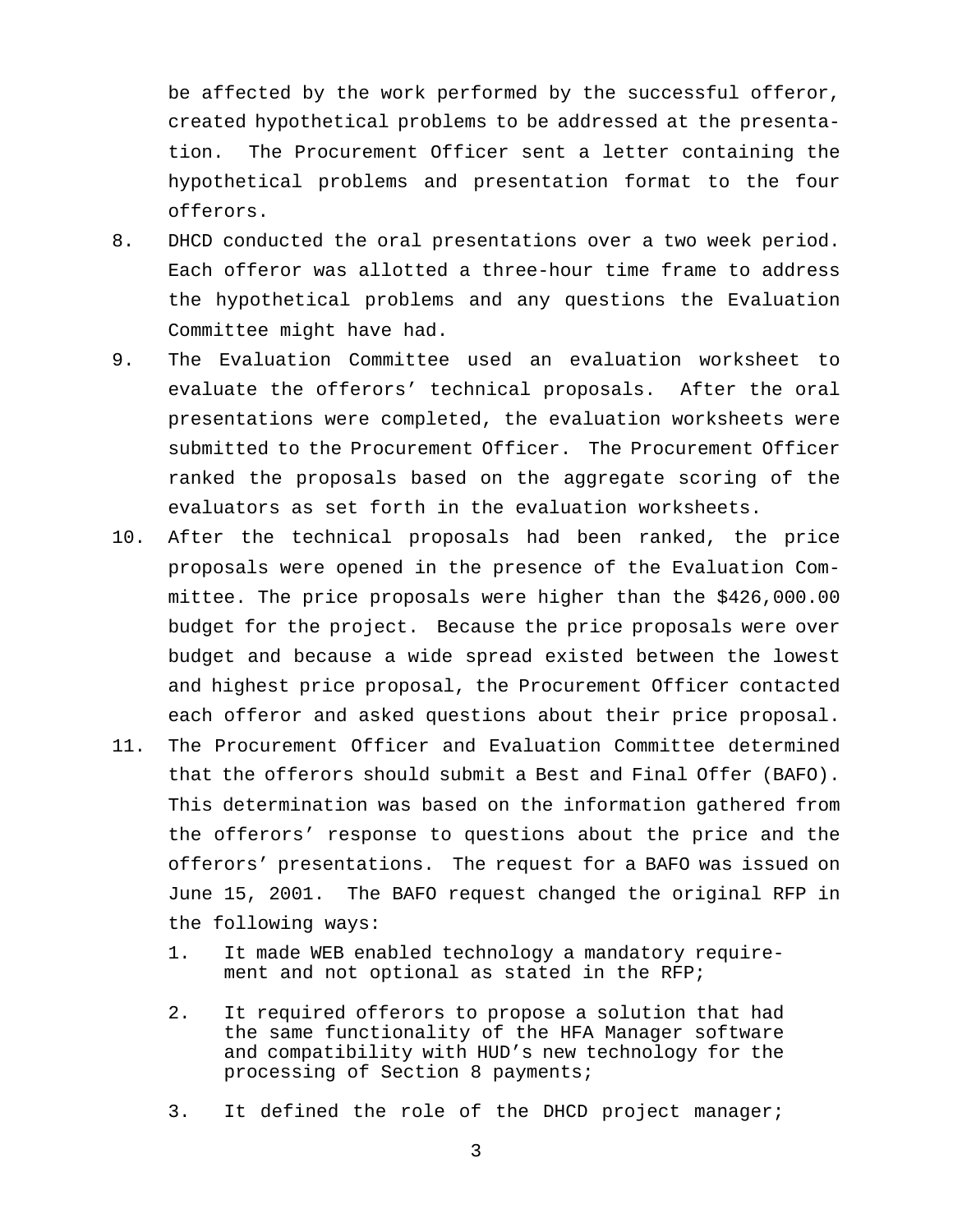and

- 4. It restructured the way in which the vendor would be paid.
- 12. All four vendors responded to the BAFO request. The Procurement Officer reviewed the BAFO and applied a normalized formula to the price and technical proposals. The normalized scores from the technical and price proposals were combined and offerors ranked accordingly.
- 13. The average technical score of Appellant and AOD are set forth in Joint Exhibit One (attached hereto as Exhibit A) as are the BAFO price proposals of Appellant and  $AOD.^1$  The difference between the average technical score of 1131 points for AOD and 1053 points for Appellant (out of a total points achievable for the technical proposal of 1500) is approximately 5%. The AOD price of \$1,511,235.00 is \$984,441.00 more than the Appellant's price of \$526,794.00. The total achievable points achievable for technical as noted was 1500. The total points achievable for financial (price) was 500. Thus total combined points achievable for technical and price were 2000 with technical worth 75% and price worth 25%. Under the normalized scoring system based on total points as set forth in Exhibit B, Appellant achieved a total of 1895 points (1395 technical points plus 500 price points) and AOD achieved a total of 1674 points (1500 technical points plus 174 price points).
- 14. A recommendation by the Procurement Officer to award the Contract to AOD was approved by the Deputy Secretary of DHCD and on July 20, 2001, the Procurement Officer notified the offerors that AOD was the proposed awardee of the Contract.
- 15. The record reflects that three (3) of the eight (8) evaluators

 $1$  Attached as Exhibit B is Agency Report Exhibit 7 setting forth the BAFO ranking of all four offerors. The average technical scores are set forth as are the total technical points achieved. The average technical scores are converted to technical points achieved with the highest score getting 1500. The lowest price received 500 financial points.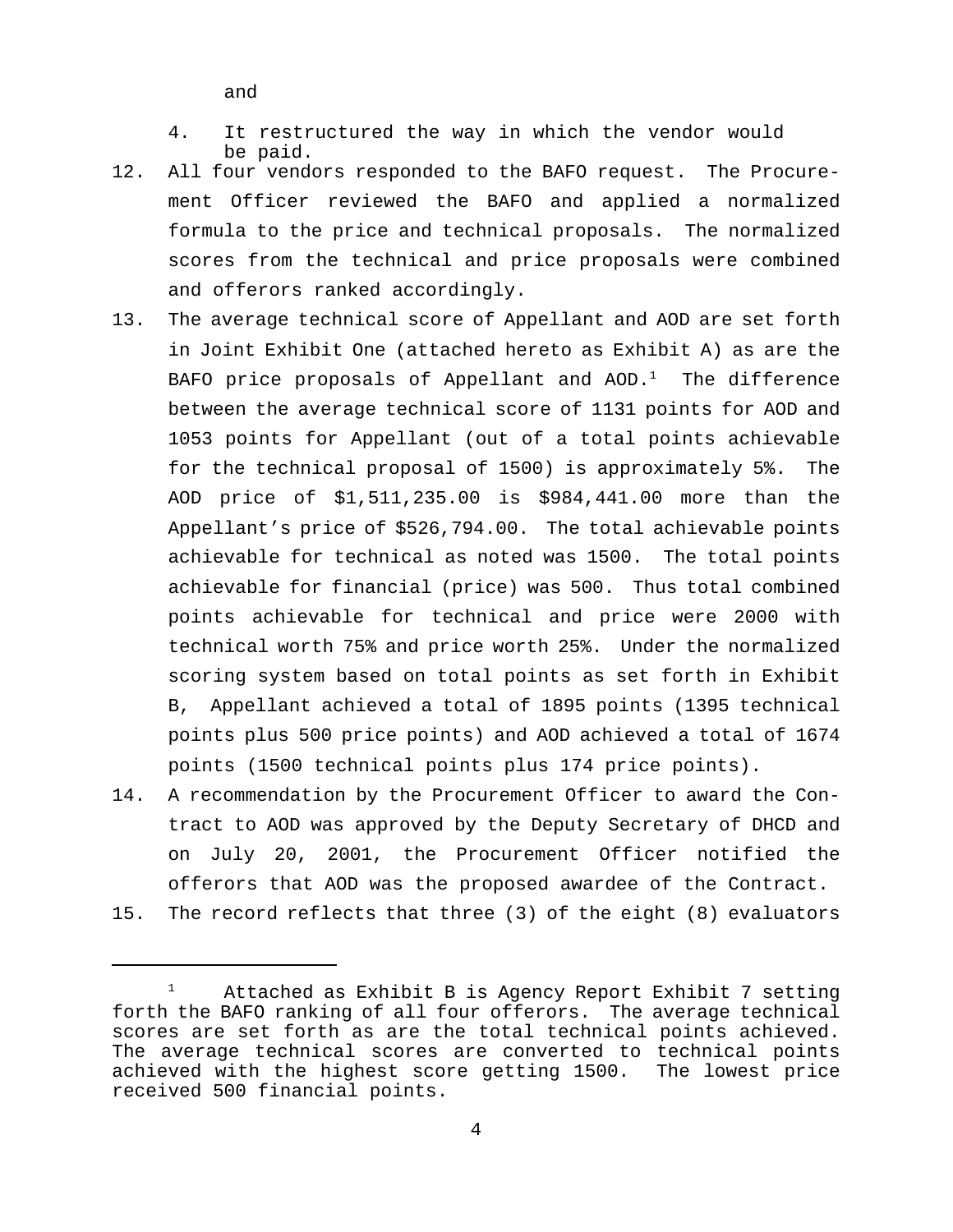scored Appellant's technical proposal the highest, three (3) scored AOD's technical proposal the highest and two (2) scored the technical proposal of a third offeror the highest.

- 16. After the BAFO the Evaluation Committee and the Procurement Officer discussed the concerns they had with the Appellant and reached a "consensus" that AOD was the preferable offeror. These concerns principally were that (1) Appellant was a young company that was fast growing and might be or become unable to devote necessary time and resources to DHCD because of other contract commitments; (2) Appellant might not be able to perform for the price offered; (3) Appellant was slow in responding to the Procurement Officer's requests for information; (4) Appellant's certified minority business enterprise (MBE) subcontractor who was to perform the role of project manager did not appear at the oral presentation as requested; and (5) questions about whether Appellant could deliver a multi-module, integrated system within the schedule Appellant proposed.
- 17. Appellant addressed all of the concerns at the hearing and the Board finds that the record reflects that, notwithstanding that the RFP did not call for liquidated damages or a performance bond, Appellant could perform and provide the System on schedule for the price proposed with appropriate commitment of time and resources to meet any contingencies.
- 18. The record also reflects that two factors that were not evaluation factors were considered by the Procurement Officer in her award recommendation to the Deputy Secretary of DHCD. The first was that AOD proposed non-visual access and Appellant did not, Appellant having requested an exemption from the non-visual warranty, as permitted by the RFP, on grounds it would increase the price of the procurement by more than 5%. The Procurement Officer believed that providing non-visual access enhanced AOD's proposal but, as noted, non-visual access was not an evaluation factor. The other was that AOD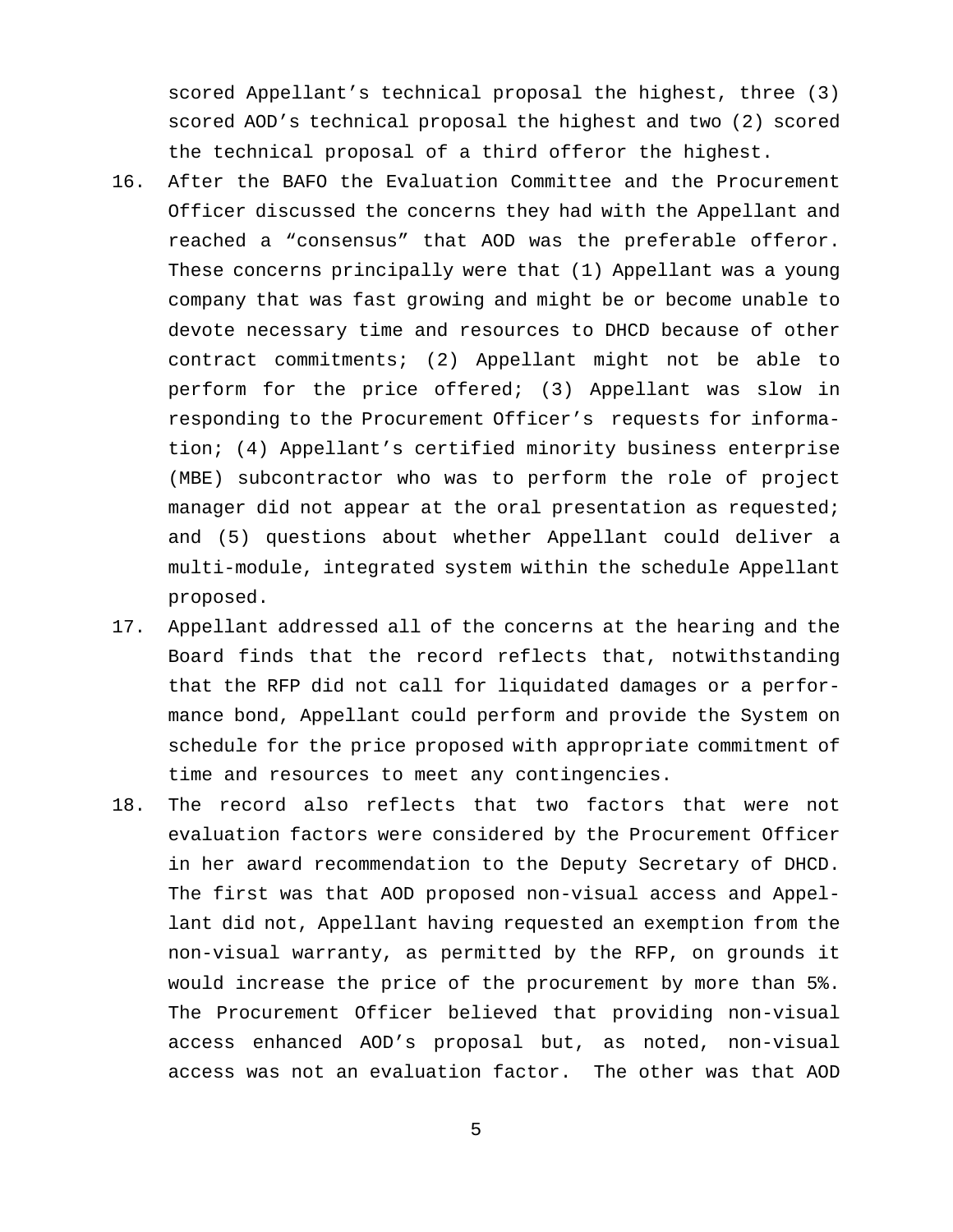was the only one of the three  $(3)$  firms still in contention<sup>2</sup> that was certified as a Maryland MBE firm. MBE certification, however, was not an evaluation factor.

While not evaluation factors in this procurement, MBE status to the extent it helps a unit meet its MBE goals and nonvisual access are governmental goals that are worthy and may factor into the inherently subjective nature of an evaluation process and we find no fault in the consideration of such matter by the Procurement Officer. See Raid, Inc., MSBCA 2197, 5 MSBCA ¶ (Sept. 20, 2000). However, they were not evaluation factors and could not properly be considered as such.

Given the scores of the evaluators for the evaluation factors set forth in the RFP (as set forth in Agency Report Exhibit 5 attached hereto as Exhibit C), the fact that Appellant could perform as required for the price offered and personnel proposed and that Appellant's custom off the shelf (COTS) products would enable Appellant to develop the system in approximately half the time required by AOD we find that the technical proposals of Appellant and AOD are essentially equal and if not equal, based on this record, it cannot be said that AOD's proposal is clearly superior. Such equality or lack of clear technical superiority is reflected in the scores of the evaluators and is not overcome by any concerns they or the Procurement Officer may have had about Appellant's ability to perform or lack of non-visual access and MBE status.

19. Appellant sent a letter to DHCD dated July 30, 2001, articulating the reasons for its formal protest. $3$  Appellant protested

<sup>&</sup>lt;sup>2</sup> The fourth offeror was no longer in contention due to having a low average technical score (481) and a price of over \$2,000.000.00

<sup>&</sup>lt;sup>3</sup> On July 24, 2001, DHCD had received a letter from Appellant formally protesting the award recommendation to AOD and requesting a copy of the State's protest procedures. On July 26, 2001, DHCD sent Appellant copies of the regulations governing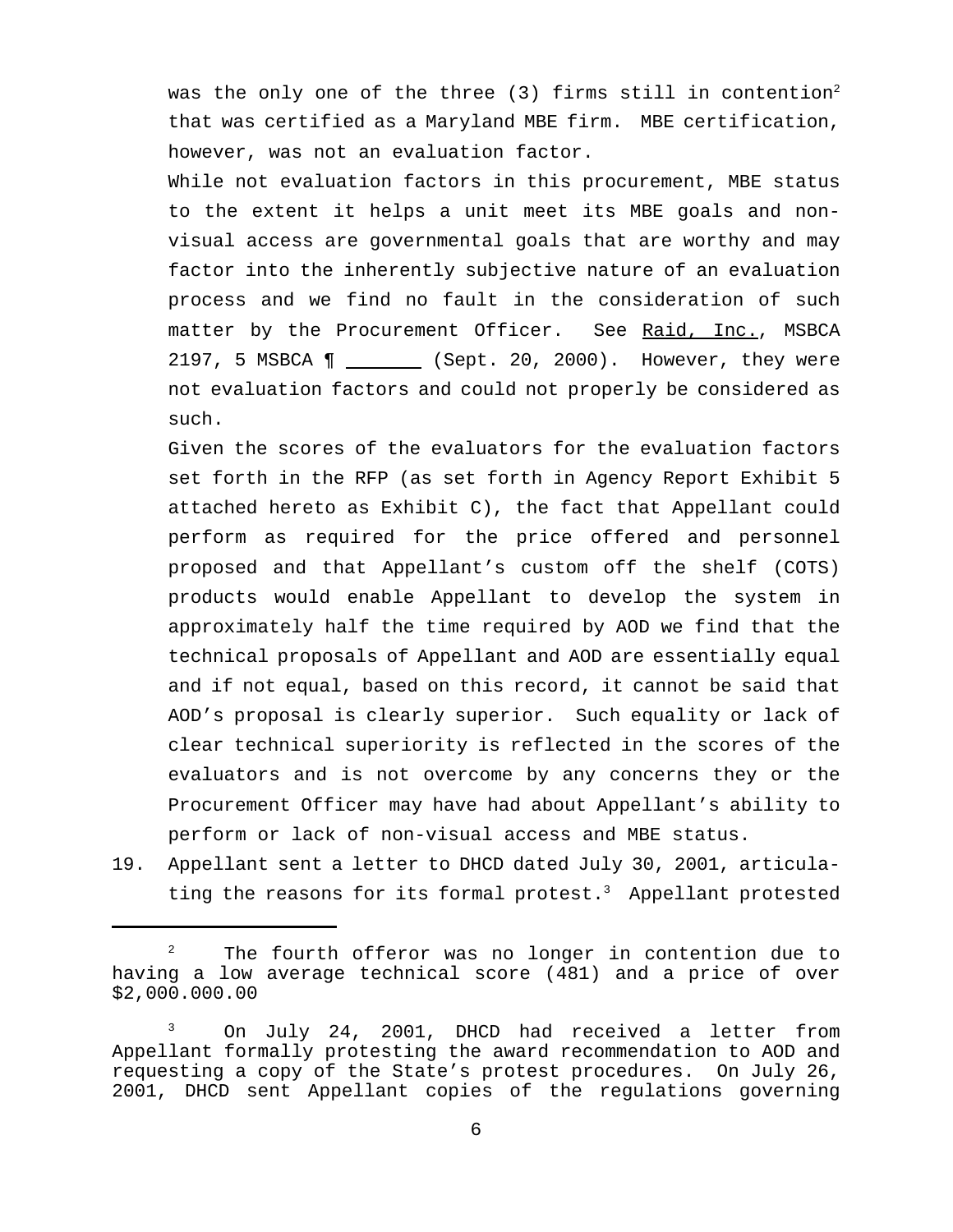the award recommendation based on the following specific allegations:

- 1. DHCD's Chief Information Officer (CIO) (who was an evaluator) had a conflict of interest;
- 2. DHCD relaxed technology requirements in the Best and Final stage to favor AOD; and
- 3. AOD submitted inaccurate information to DHCD concerning cancelled contracts.
- 20. The Board finds that a fair reading of Appellant's July 30, 2001 letter also raises a protest that Appellant's technical proposal provides a better solution than does AOD's.
- 21. By letter dated August 9, 2001, DHCD rendered a final agency decision on the protest that addressed the alleged relaxed technology requirements and alleged submission of inaccurate information grounds of protest on the merits and dismissed the conflict of interest allegation on timeliness grounds. There was no discussion concerning the superiority of solution of the AOD technical proposal versus the Appellant's.
- 22. On August 15, 2001, Appellant filed an appeal with this Board. Appellant did not seriously pursue the issue of conflict of interest during the appeal. The allegations of relaxation of requirements and presentation of inaccurate information were raised during the evidentiary hearing only as incidental to Appellant's focus on the issue of superiority of technical proposal.4

protests and requested the Appellant provide specific reasons for the protest.

If Appellant's protest had been limited to the issues of conflict of interest, relaxation of requirements and inaccurate information we would deny the appeal. Appellant failed to demonstrate the existence of a conflict of interest, the relaxation of requirements or that AOD provided DHCD with inaccurate information to a degree that it was not responsible or that made its response not responsive to the requirements of §6.2P of the RFP (which sought information regarding any contract terminations or outstanding legal actions that an offeror may have had).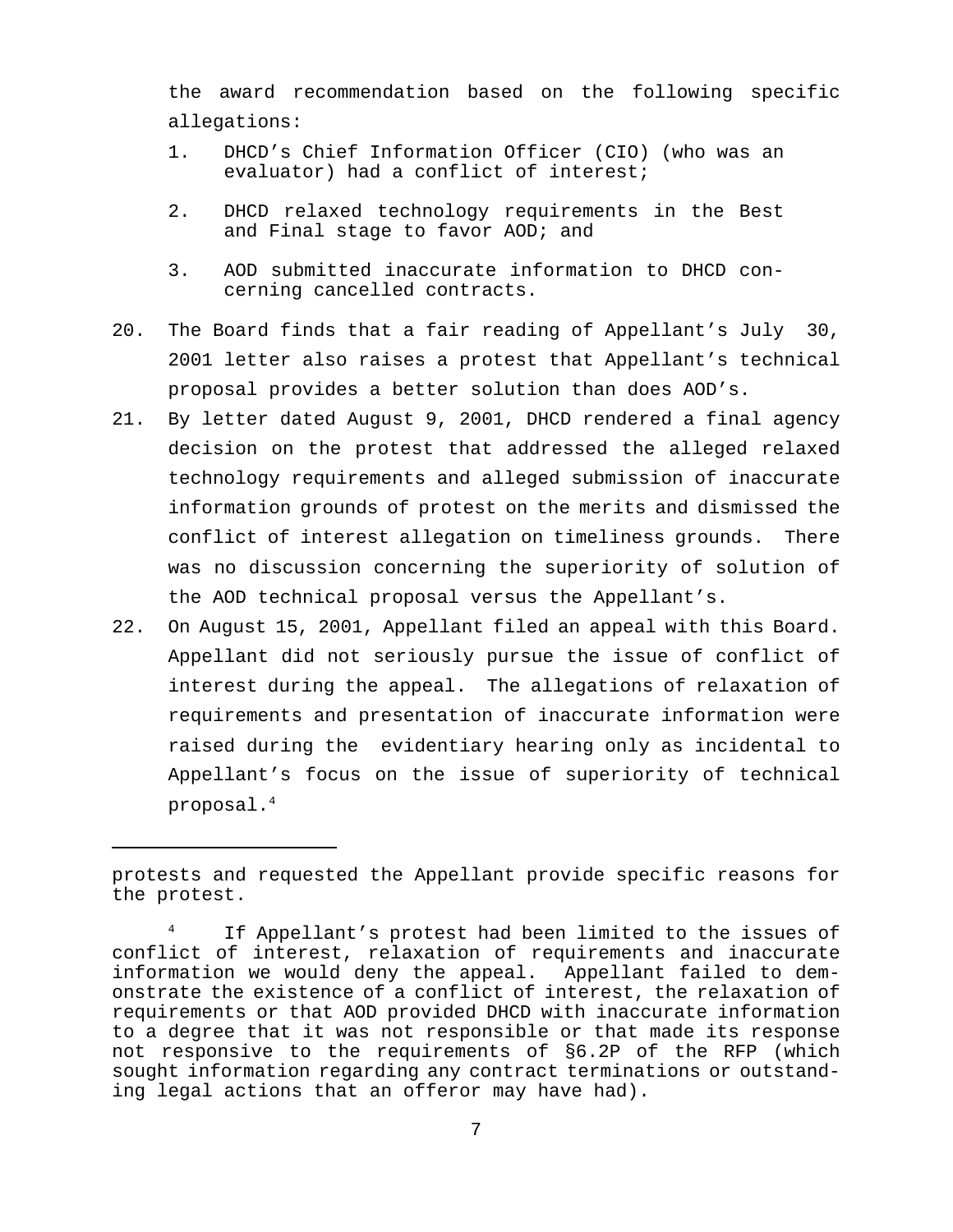### Decision

The Board needs to decide whether a difference of approximately 5% in technical points between Appellant and AOD, where the record reflects that both offeror's could perform, justifies award based on the higher score technical offer of AOD at a price that is \$984.441.00 greater. In a competitive negotiation procurement the procuring agency may select the higher priced, technically superior proposal in the State's best interest if the additional cost is warranted by the increase in quality provided by the technically superior proposal and the RFP, as the one herein, emphasizes technical over price. Similarly, if selection officials determine that technical proposals are equal they may use price to select the most advantageous proposal for the State. See United Technologies Corp. and Bell Helicopter, Textron, Inc., MSBCA 1407 and 1409, 3 MSBCA ¶201(1989), Concurring Opinion and cases cited at pp 58-60. In the Opinion by Chairman Harrison in United Technologies Corp. at p. 46, he observed the "requirement of the General Procurement Law and COMAR that in negotiated procurements selection be based on a determination of the proposal or best and final offer which is the most advantageous to the State, considering price and other evaluation factors set forth in the request for proposals."

The United Technologies appeal dealt with purchase of a superior product at a higher price. However, as we did then, we still recognize today the subjective nature of evaluation and the discretion to be accorded officials engaged in negotiated procurements. However, and notwithstanding that the record reflects that the Procurement Officer and the Evaluation Committee conscientiously and professionally performed their duties, we find that the proposed award herein is not consistent with the General Procurement Law and COMAR. The General Procurement Law and COMAR require award to the responsible offeror who submits the proposal or best and final offer determined to be the most advantageous to the State considering the evaluation factors set forth in the request for proposals (to include price) and also requires getting the maximum benefit from the purchasing power of the State. Such requirements

8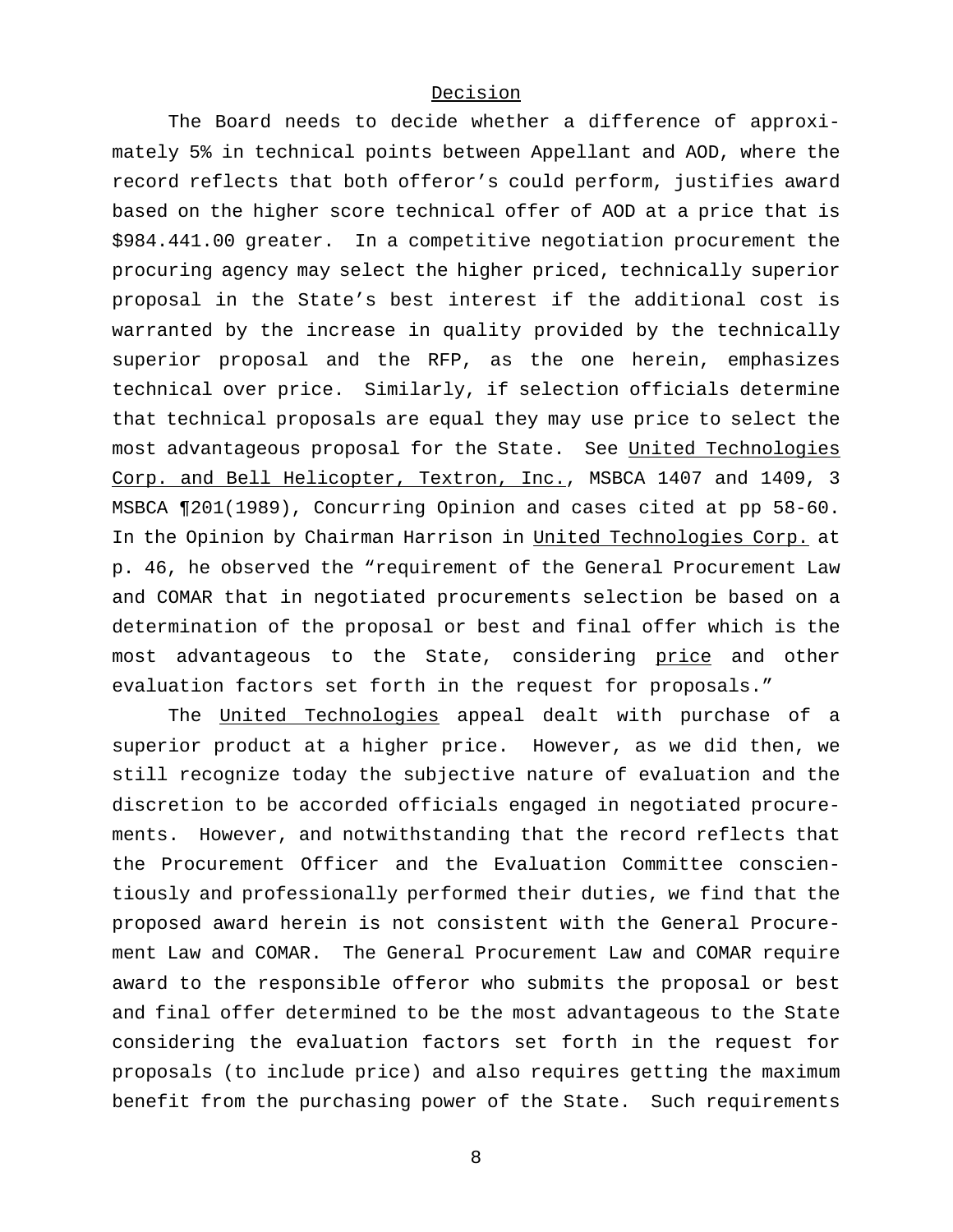do not permit, where two competitors are capable of performing, award on the basis of a technical proposal that receives only a few more points than its competitor's and does not provide a clearly technically superior solution yet costs nearly 300% more than the competitors proposal. See State Finance and Procurement Article, Sections 11-201(a)(7) and 13-104(b); COMAR 21.01.01.03E and 21.05.03.03F. See also System Development Corporation, B-213726, 84-1 CPD 605(1984).

We accordingly sustain the appeal and remand the matter to DHCD with the recommendation that award be made to the Appellant based on its best and final offer.

Wherefor, it is Ordered this day of October, 2001 that the appeal is sustained.

Dated:

Robert B. Harrison III Board Member

I concur:

J.

J.

Randolph B. Rosencrantz Chairman

Anne T. MacKinnon Board Member

Certification

COMAR 21.10.01.02 **Judicial Review.**

A decision of the Appeals Board is subject to judicial review